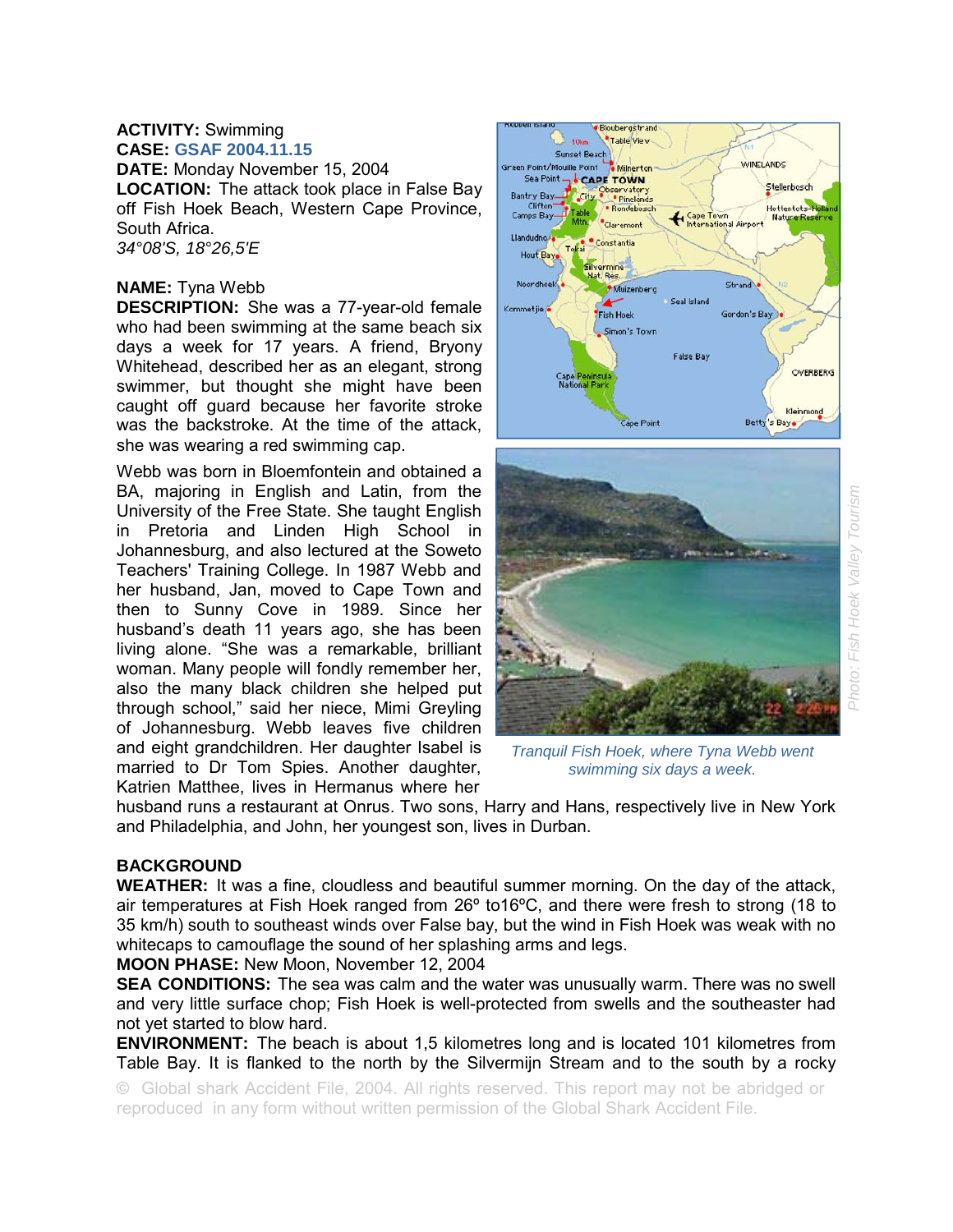promontory about 0,5 kilometres in length which ends at Sunny Cove.

It was suggested that fishing boats returning to Kalk Bay laden with freshly caught and bleeding fish might have inadvertently lured the shark to the shore by leaving an unintended trail of "chum" due to the blood from their catches being pumped into the sea from their bilges and washing off their decks. When the southeaster blows, all that blood and old bait trailing behind the boats get blown towards the shore too and it must draw sharks to the shore, said some. Offal from fish cleaned on boats or in the harbour which ended in the sea may also had an effect. Kalk Bay harbour master Pat Stacey agreed that fishermen threw old bait overboard while on their way to port, but said the caught fish bled only to a limited extent. Fishermen also had to land their catch uncleaned, according to regulations, he said. "I don't believe that the fishing boats would be much of a factor," he said.

Sharks had been spotted near the bay two days earlier and there was an influx of fish into the bay. There was a thrashing school of trapped white steenbras, *Lithognathus lithognathus*, in a treknet in Fish Hoek bay. Stacey reported that fishermen had been releasing the steenbras when they noticed the shark. (White steenbras are a protected species and when accidentally caught, they must be released.) Steenbras in a net normally kick up so much commotion that the water looks like it's boiling, and the vibrations of the struggling fish may have attracted the shark closer to shore. "The fishermen saw the shark close to their net but then it swam away parallel to the beach towards where the lady was swimming," said Stacey.

**DISTANCE FROM SHORE:** 20 metres **DEPTH OF WATER AT INCIDENT SITE:** Unknown **TIME:** 07h00

**NARRATIVE:** Tyna Webb was swimming alone about 60 metres off Jagger Walk. Fisherman Jeffrey Andries, who saw the attack through binoculars, said Webb had been doing backstroke, "swimming directly into the path of the shark".

Tim Atkins, in a car high on the mountainside, was one of a dozen witnesses to the attack. "I suddenly saw a shark coming at great speed from the Kalk Bay end of the beach towards where the woman was swimming," he said. "The shark hardly slowed down. It just hit her and the water was full of blood. It made two turns, grabbed her in her side and pulled her under the



*Album photo of Tyna Webb* 

water. The shark then turned and headed out to sea. I think it had the woman in its jaws."

False Bay Yacht Club rear commodore Paul Dennett witnessed the attack from his home, about 100 metres from the attack site. He saw a lot of thrashing in the water, went outside and saw the shark attacking something (initially he thought it was a seal). "Then I saw somebody in the water; there was a helluva lot of blood." Dennett immediately called rescue services to raise the alarm. "The shark came out of the water and attacked, came around and attacked again a second time, and then a third time. It was thrashing her body in the

© Global shark Accident File, 2004. All rights reserved. This report may not be abridged or reproduced in any form without written permission of the Global Shark Accident File.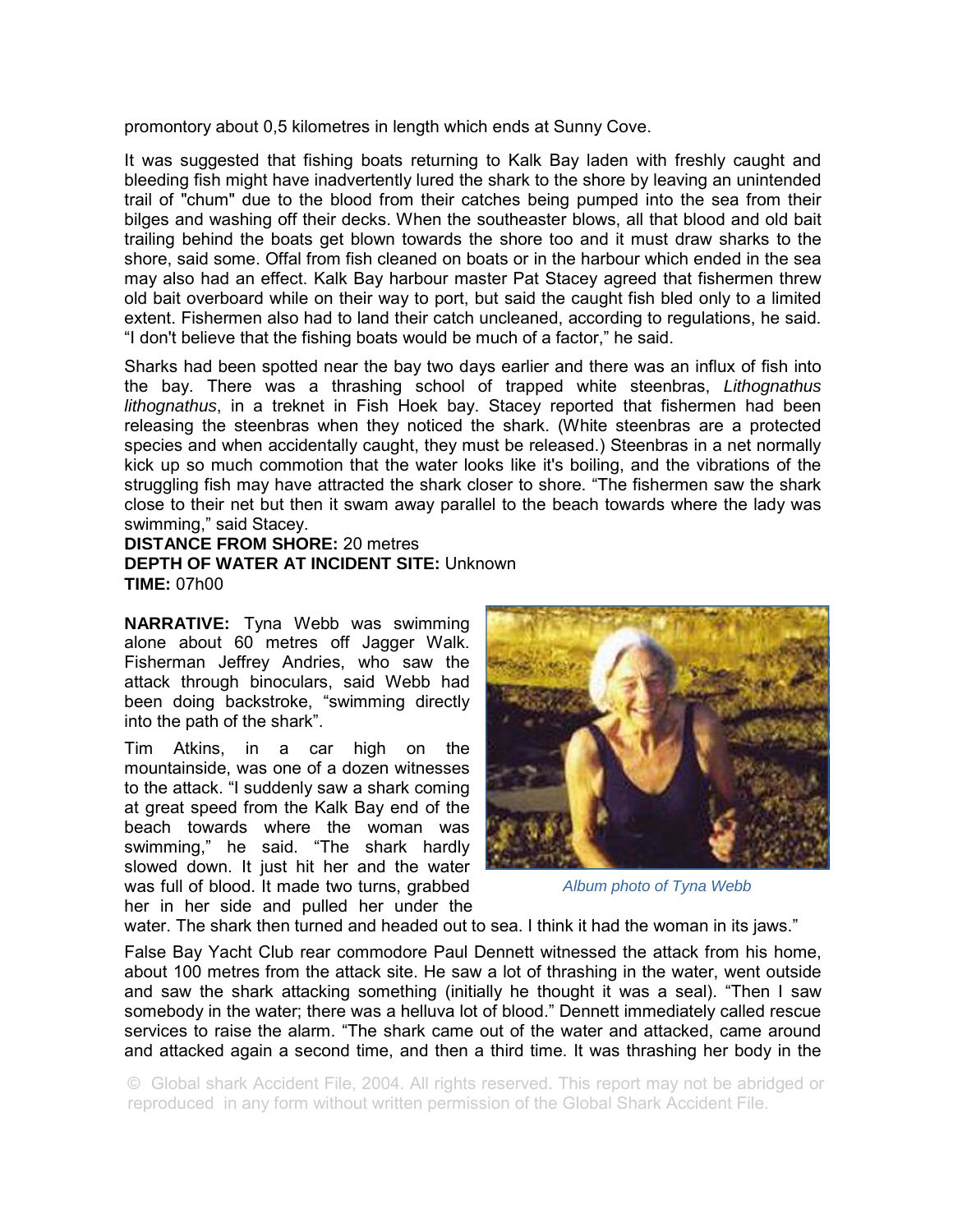water and then swam off with her. It came around and its whole mouth came out of the water, and not even breaching the water [the shark] took her down," said Dennett. "All that was left was a little red bathing cap about 100 metres from where the bloodied water was dissipating."

Webb's son-in-law, Dr Tom Spies, identified the bathing cap as belonging to his mother-inlaw.

Dennett's fiancée, Tanya Berry, also saw the shark attacking Webb. "It circled her. Half its body then emerged from the water. It grabbed her and shook her around. There was lots of blood." Berry started shouting in an attempt to attract the attention of a second swimmer. Dennett said that during the attack they screamed to other bathers enjoying their ritual early morning swim to get out of the water. On average there are about 30 to 40 swimmers at Fish Hoek beach in the early morning.

Two National Sea Rescue Institute (NSRI) rescue craft and an SA Navy Namacurra, a fast patrol craft, were summoned to search for the woman, and a red Skymed helicopter was dispatched to the scene. NSRI spokesperson Craig Lambinon reported that the helicopter spotted a large shark in the vicinity of Clovelly, near Fish Hoek. "The shark is bigger than the helicopter... it is huge," he said. The search for the woman's body was called off at midmorning and surrounding beaches were closed.

#### **INJURY:** Fatal.

**SPECIES INVOLVED:** The attack involved a white shark, said to be 5.5 to six metres [18' to 20'] in length.

**NOTE:** Theo Ferreira, the infamous white shark tour operator who lost his license last year for chumming close to Kalk Bay bathing beaches, said he believed that the white shark's fully protected status was causing a population increase which was "detrimental to public safety". (White sharks have been protected in South African waters since 1990.)

However, shark expert Dr. Leonard Compagno, Director of the Shark Research Institute and founder of the Shark Research Centre at the Iziko-SA Museum, said there was no way of knowing whether the white shark population is increasing at present. "With animals that are so highly mobile and that can migrate from here to Australia and back, there's no way of saying what the reality is, and at present we have only an inkling of the local numbers and population dynamics."

But even if there is a local increase in the number of sharks, this would not necessarily translate into an increased number of attacks, Compagno said. "It's just that people tend to focus on sharks in a way that they do on few other things. The risk [of an attack] is always there, just like the risk of drowning is always there  $-$  the ocean is more dangerous than sharks are or could ever be. Shark attacks do happen, they have happened, they will always happen, but the apocalypse is not upon us and the sky is not falling. An attack is always a possibility, unless you don't go into the water."

## **REPORTED BY:** J.P. Botha, Marine Dynamics

© Global shark Accident File, 2004. All rights reserved. This report may not be abridged or reproduced in any form without written permission of the Global Shark Accident File.